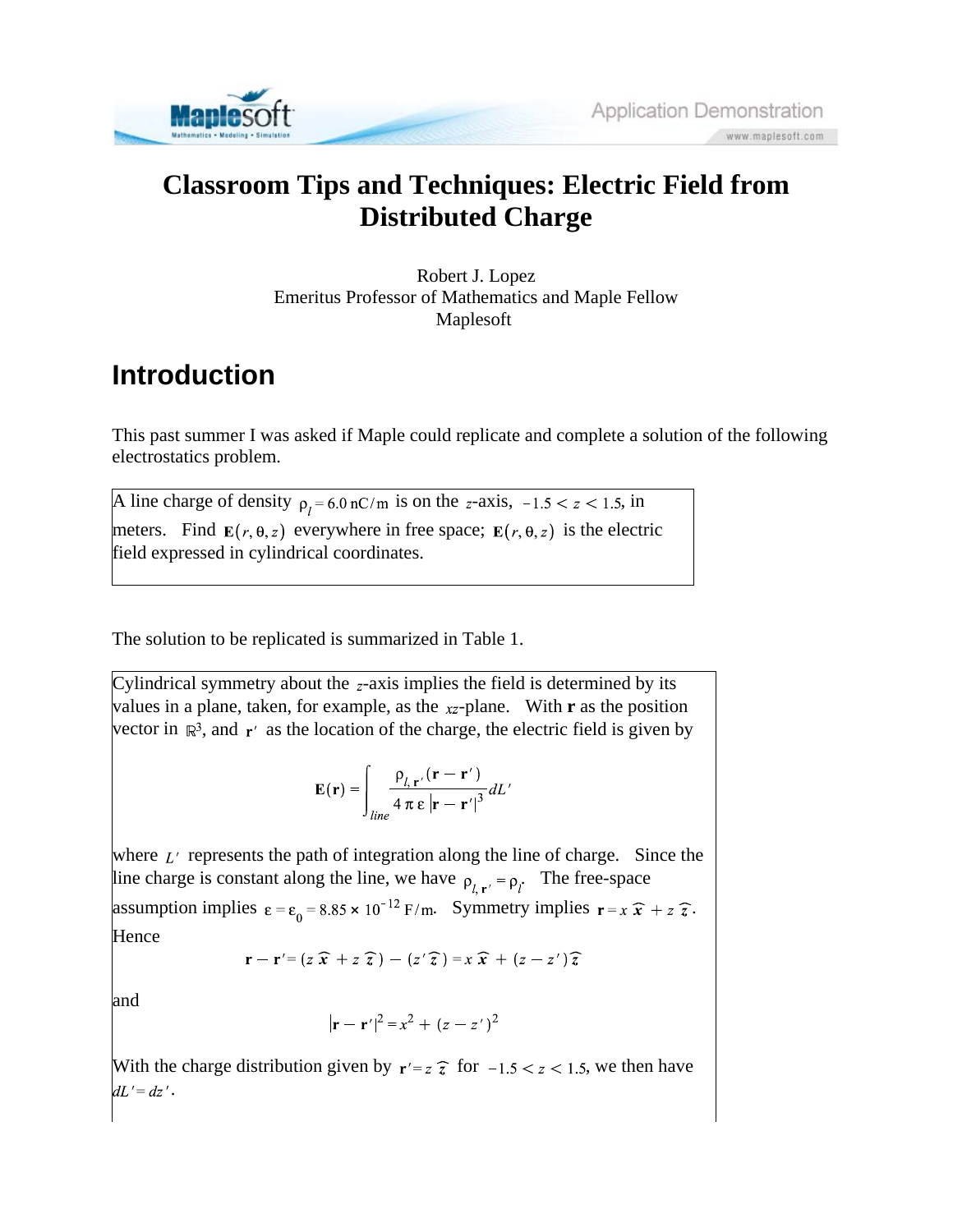Consequently, we have  $\mathbf{E}(\mathbf{r}) = \begin{bmatrix} \frac{\rho_{l,\mathbf{r}'}(\mathbf{r}-\mathbf{r}')}{4\pi\epsilon|\mathbf{r}-\mathbf{r}'|^{3}} dL' \end{bmatrix}$  $= \int_{z'=1}^{z'=1.5} \frac{\rho_l(\mathbf{r}-\mathbf{r}')}{4 \pi \varepsilon_0 |\mathbf{r}-\mathbf{r}'|^3} dz'$  $= \frac{\rho_l}{4 \pi \varepsilon_0} \int_{z'=-1.5}^{z'=1.5} \frac{x \widehat{x} + (z-z') \widehat{z}}{(x^2 + (z-z')^2)^{3/2}} dz'$  $= \frac{\rho_l}{4 \pi \epsilon_0} \left( \widehat{x} \right)^{z'=1.5} \frac{x}{(x^2 + (z - z')^2)^{3/2}} dz' + \widehat{z}$  $\int_{1}^{z'=1.5} \frac{(z-z')}{(x^2+(z-z')^2)^{3/2}} dz'$ **Table 1** Typewritten solution of given electrostatics problem

In the following sections, Maple solutions of this problem are given, one using the *VectorCalculus* package, and one using the *Physics* package. In each case, the integrals giving the electric field are evaluated. The electric field vectors are graphed, and field lines are calculated and displayed. Thus, the ability of Maple to enhance a pedagogical experience is amply manifest.

# **Maple Solutions**

#### **Solution in the** *VectorCalculus* **Package**

```
> with(VectorCalculus):
with (plots):
with (DEtools):
BasisFormat(false):
>
```
Use of the *VectorCalculus* package has three advantages. First, you can control the appearance of vectors with the **BasisFormat** command. The default setting causes vectors to be displayed as linear combinations of basis vectors. The setting chosen here causes vectors to be displayed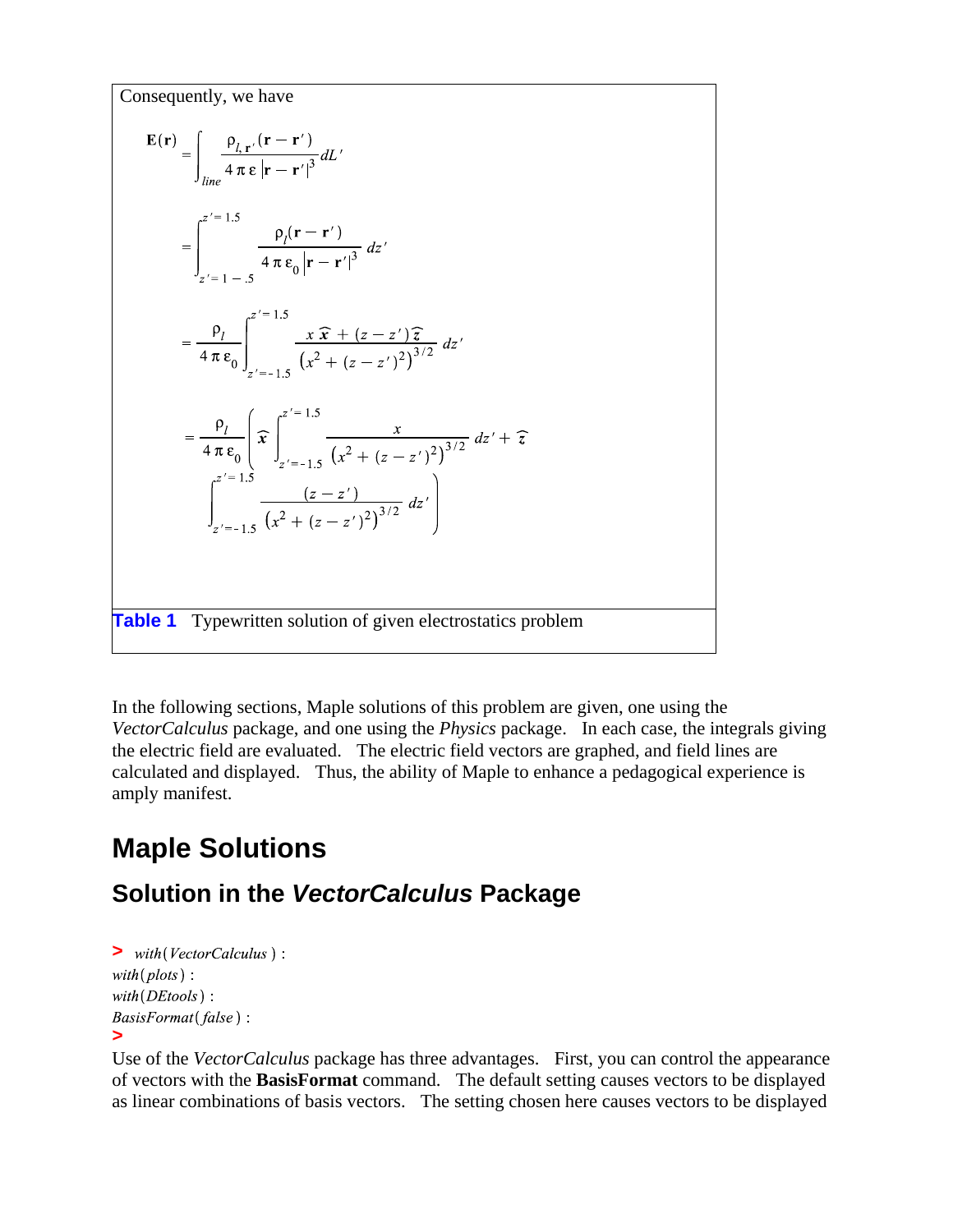as column vectors. To make the change, change "true" to "false" in the **BasisFormat** command.

Second, the **Norm** command defaults to the Euclidean norm and all quantities are treated as real. At top level, the vectors would also appear as columns, but the available vector norm would treat quantities as complex, and complex conjugates and absolute values would then appear.

Third, the **int** command is modified. At top level, **int** represents integration in a single variable, and does not automatically map to the components of a vector. In *VectorCalculus*, **int** can be used to represent iterated (multiple) integrals, and also maps automatically to vectors.

Because Maple understands the prime as a differentiation operator, it's a lot of work to over-ride the prime and use it strictly as notation. Hence, **R** will be used for  $r'$ , and  $\overline{z}$  for  $\overline{z'}$ . With these conventions, make the following definitions.

 $\triangleright$  **r** := $\langle x, 0, z \rangle$  :  $\mathbf{R} := \langle 0, 0, Z \rangle$ :  $d := r - R$ :  $r, R, d$  $\begin{bmatrix} x \\ 0 \\ z \end{bmatrix}, \begin{bmatrix} 0 \\ 0 \\ z \end{bmatrix}, \begin{bmatrix} x \\ 0 \\ z - z \end{bmatrix}$ **>** 

The integrand will then be

> 
$$
f := \frac{d}{\|d\|^3}
$$
  

$$
f := \begin{bmatrix} \frac{x}{(x^2 + z^2 - 2zZ + Z^2)^{3/2}} \\ 0 \\ \frac{z - Z}{(x^2 + z^2 - 2zZ + Z^2)^{3/2}} \end{bmatrix}
$$

**>** 

The electric field vector is then

$$
\triangleright \mathbf{E} := \int_{-3/2}^{3/2} \mathbf{f} \, dZ \, \text{assuming } positive
$$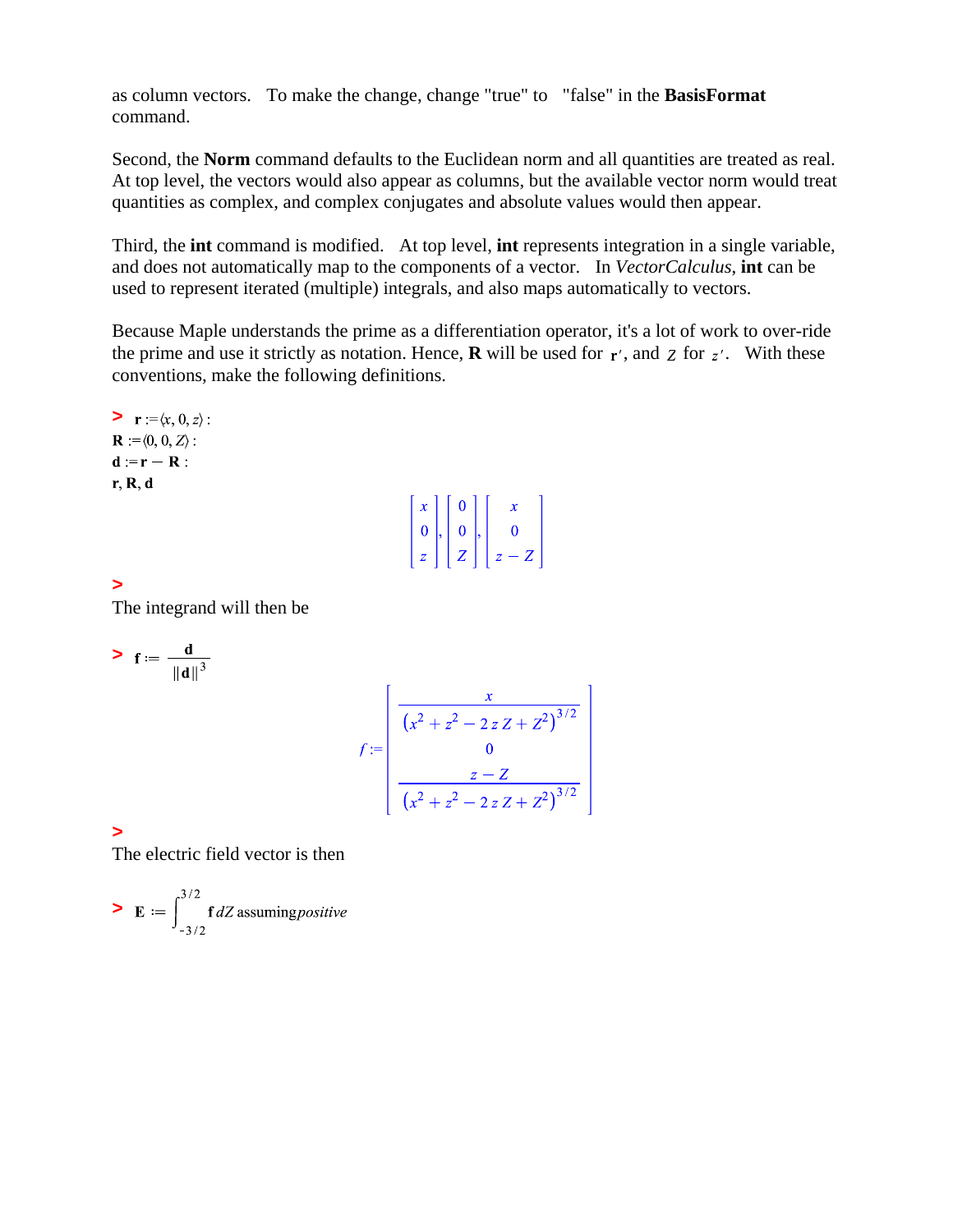$$
E := \left[ \left[ -( -2\sqrt{4x^2 + 4z^2 - 12z + 9} z - 3\sqrt{4x^2 + 4z^2 - 12z + 9} + 2\sqrt{4x^2 + 4z^2 + 12z + 9} z \right. \right. \\ \left. - 3\sqrt{4x^2 + 4z^2 + 12z + 9} \right) / \left. (\sqrt{4x^2 + 4z^2 + 12z + 9} x\sqrt{4x^2 + 4z^2 - 12z + 9}) \right],
$$
\n
$$
\left[ 0 \right],
$$
\n
$$
\left[ -\frac{2(\sqrt{4x^2 + 4z^2 - 12z + 9} - \sqrt{4x^2 + 4z^2 + 12z + 9})}{\sqrt{4x^2 + 4z^2 + 12z + 9} \sqrt{4x^2 + 4z^2 - 12z + 9}} \right]
$$

**>** 

Notice that Maple has evaluated the integral and returned the electric field as a vector.

Setting  $y = 0$  and calling x by the name r gives the cylindrically symmetric solution obtained in Table 1.

$$
\begin{aligned}\n\mathbf{E} \mathbf{E} &:= \mathbf{E} \Big|_{x=r, y=0} \\
E E &:= \Big[ \Big[ -\Big( -2\sqrt{4r^2 + 4z^2 - 12z + 9} \Big) z \Big] \\
&- 3\sqrt{4r^2 + 4z^2 - 12z + 9} + 2\sqrt{4r^2 + 4z^2 + 12z + 9} \Big] z \\
&- 3\sqrt{4r^2 + 4z^2 + 12z + 9} \Big) \Big/ \\
&\Big( \sqrt{4r^2 + 4z^2 + 12z + 9} \Big) r \sqrt{4r^2 + 4z^2 - 12z + 9} \Big) \Big], \\
&\Big[ 0 \Big|, \\
&- \frac{2\Big( \sqrt{4r^2 + 4z^2 - 12z + 9} - \sqrt{4r^2 + 4z^2 + 12z + 9} \Big) \Big|}{\sqrt{4r^2 + 4z^2 + 12z + 9} \sqrt{4r^2 + 4z^2 - 12z + 9}} \Big] \Big] \end{aligned}
$$

**>** 

The reader should pay particular attention to a notational issue not obvious without comment. The name  $r$  has been assigned a vector as its value. Ordinarily, this would persist in the substitution made into E. To avoid this clash, we have converted  $r$  to an "atomic identifier" via Context Menu: 2-D Math $\geq$ Convert To $\geq$ Atomic Identifier. The symbol r is now seen by Maple as a name distinct from **r**.

**>**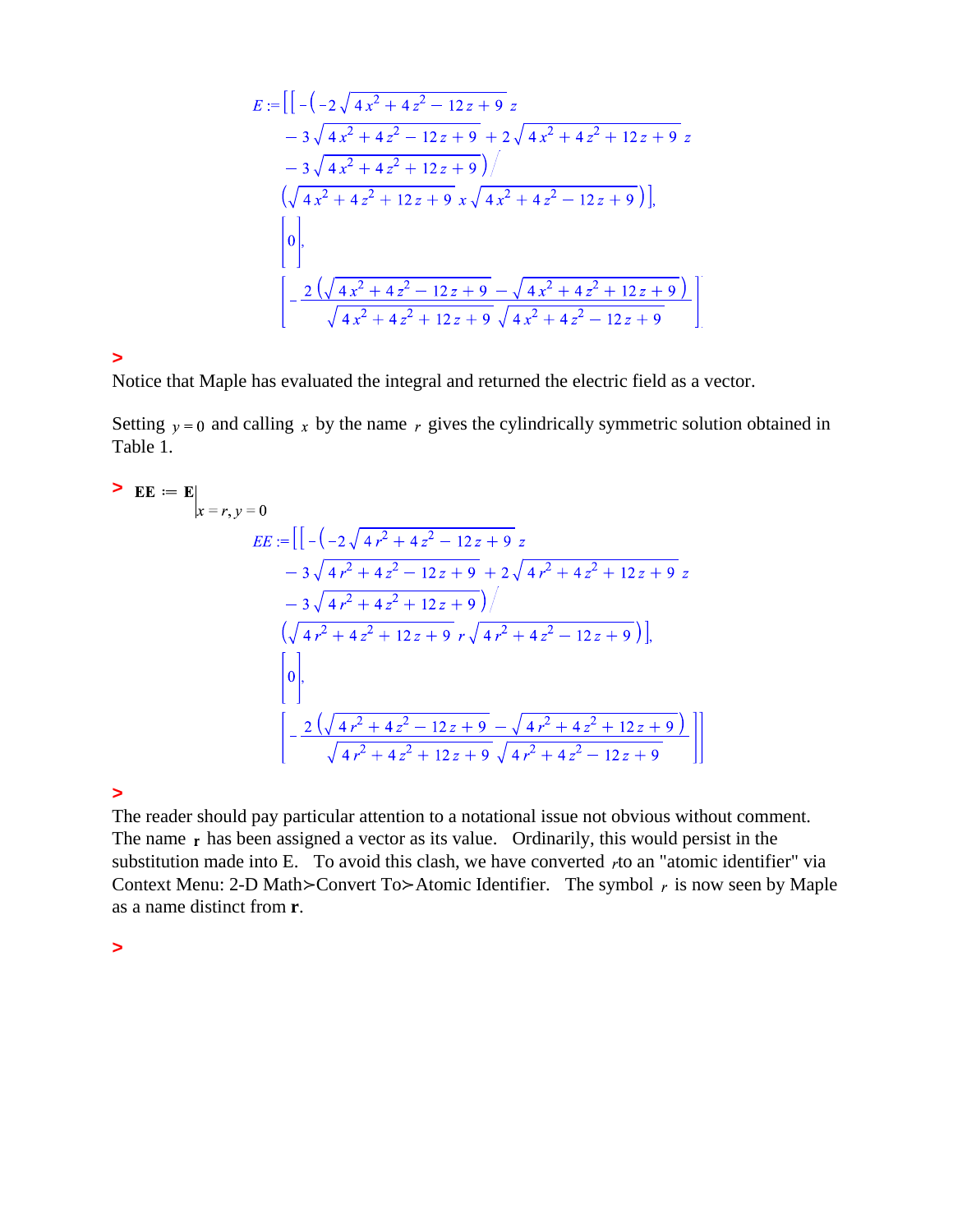## **Graphics**



Figure 1 provides a graph of the electric field as a collection of arrows.

Figure 2 shows the electric field restricted to the  $r_z$ -plane.

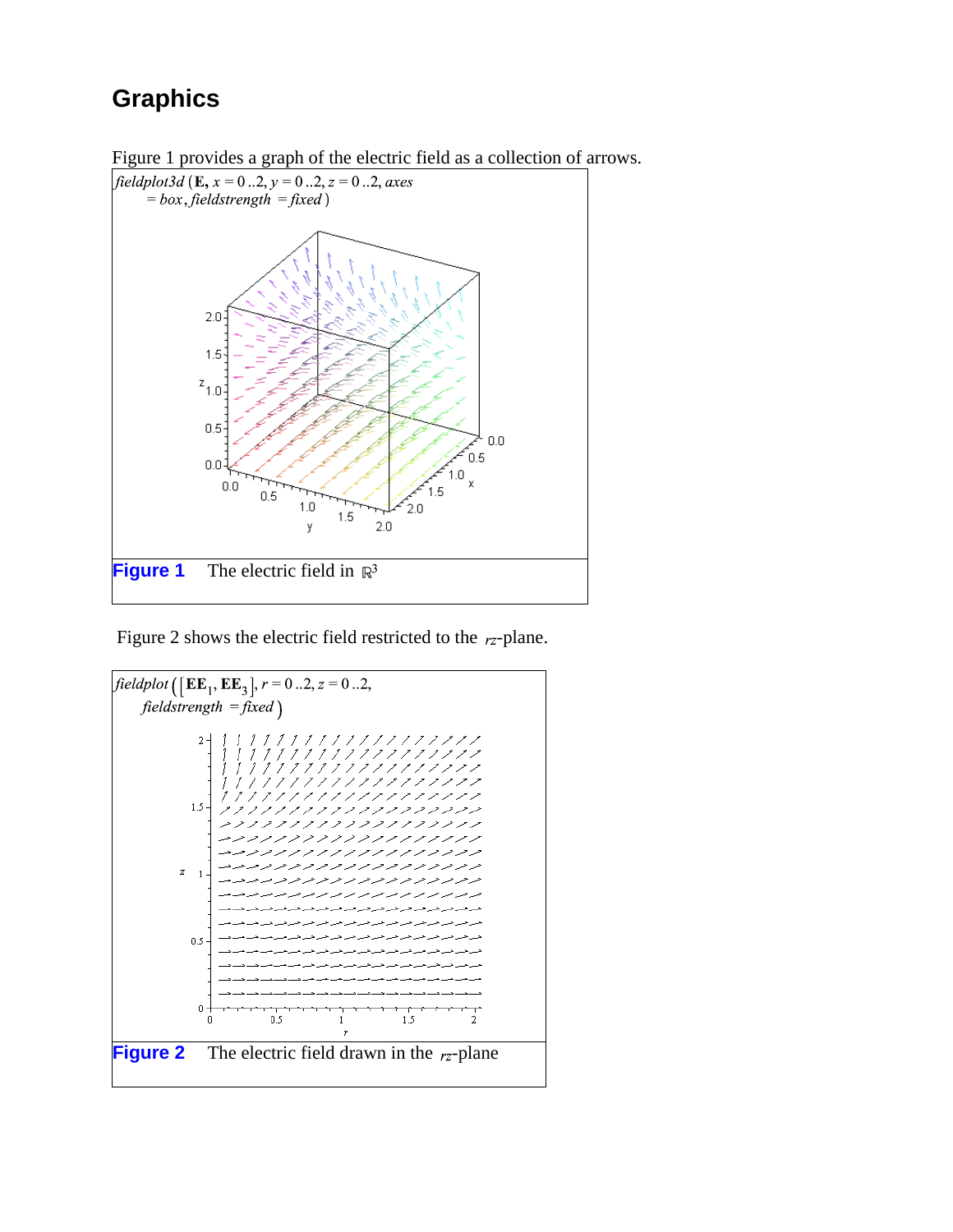To obtain field lines, solve the differential equations  $\frac{d}{dt}\begin{bmatrix} r \\ z \end{bmatrix} = \mathbf{EE}$ . The dependent variables in **EE** must explicitly be functions of the independent variable  $<sub>t</sub>$ . Thus, write</sub>

$$
\begin{aligned}\n &\text{EEE} := \text{EE} \\
 &|_{r} = r(t), z = z(t)\n \end{aligned}
$$

then obtain numeric solutions and a graph with the **DEplot** command, as shown in Figure 3.



#### **> Solution in the** *Physics* **Package**

An alternative solution in the *Physics* package displays the unit basis vectors as  $\{\hat{i}, \hat{j}, \hat{k}\}$ , and vectors that are linear combinations of these vectors as symbols with an arrow superimposed.

```
> 
\triangleright with (Physics: -Vectors) :
Setup (mathematicalnotation = true) :
>
```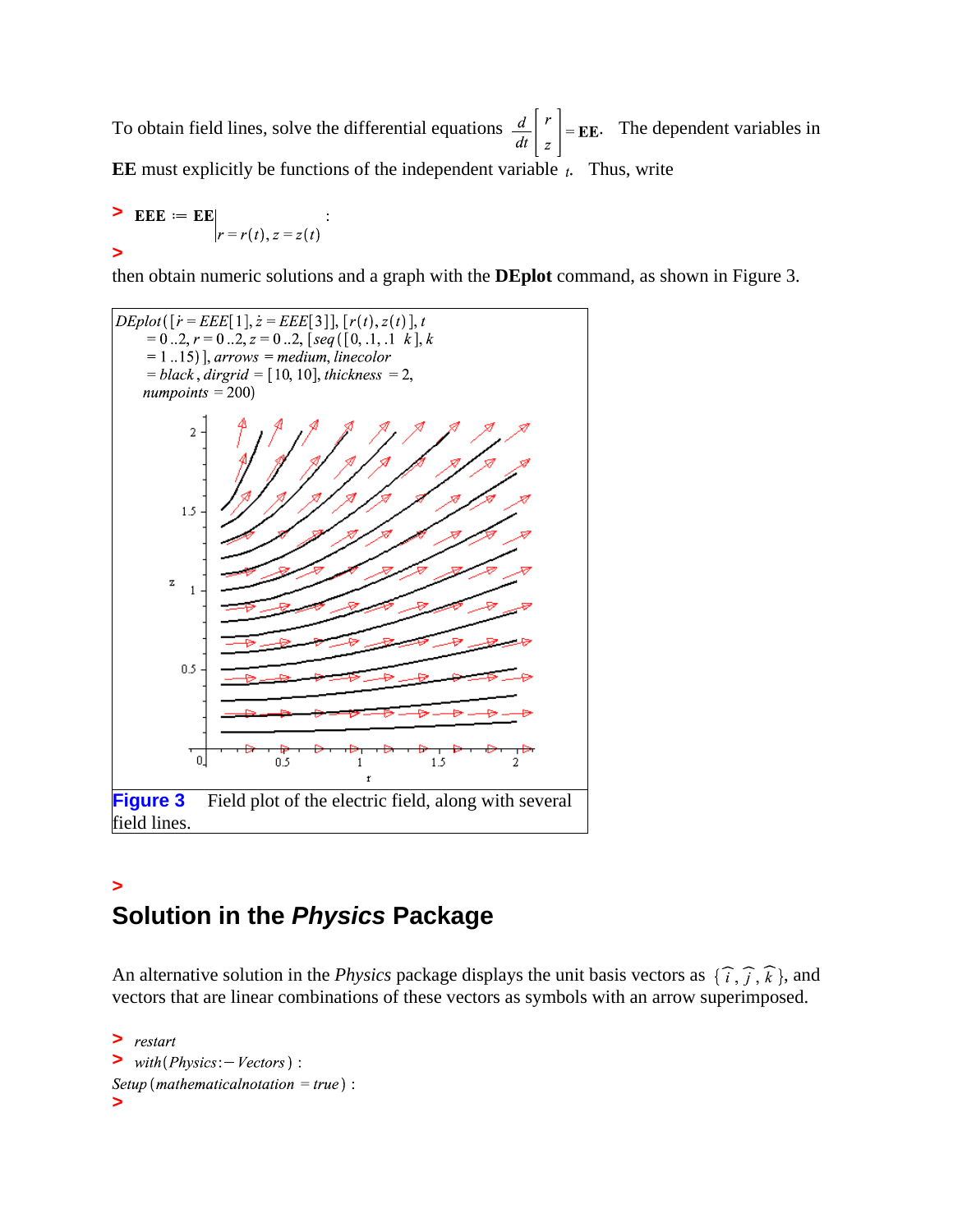Define the position vector as  $\vec{r}$  and the vector  $r'$  as  $\vec{R}$  by typing

#### **> r\_ := x\*\_i + z\*\_k; R\_ := Z\*\_k; >**

and converting this text input to 2-D Math Input via the Format>Convert To menu options. The result will be

$$
\vec{r} := x \hat{i} + z \hat{k}
$$
\n
$$
:= Z \hat{k}
$$
\n
$$
:= \vec{r} - \vec{R}
$$
\n
$$
\vec{r} := x \hat{i} + z \hat{k}
$$
\n
$$
\vec{R} := Z \hat{k}
$$
\n
$$
\vec{d} := x \hat{i} + \hat{k} (z - Z)
$$

**>** 

 $\geq$   $\frac{1}{R}$   $\geq$   $\frac{1}{d}$ 

so that the integrand is

> 
$$
\vec{f} := \frac{\vec{d}}{(\vec{d} \cdot \vec{d})^{3/2}}
$$
  

$$
\vec{f} := \frac{x \hat{i} + \hat{k}(z - z)}{(x^2 + (z - z)^2)^{3/2}}
$$

#### **>**

The electric field vector is then

$$
\sum \vec{E} := \int_{-\frac{3}{2}}^{\frac{3}{2}} \vec{f} \, dZ
$$
  
\n
$$
\vec{E} := \left(2\sqrt{4x^2 + 4z^2 - 12z + 9} \cdot \hat{i} \, z - 2\sqrt{4x^2 + 4z^2 - 12z + 9} \right)
$$
  
\n
$$
\hat{k} \, x + 3\sqrt{4x^2 + 4z^2 - 12z + 9} \cdot \hat{i}
$$
  
\n
$$
-2\sqrt{4x^2 + 4z^2 + 12z + 9} \cdot \hat{i} \, z
$$
  
\n
$$
+ 2\sqrt{4x^2 + 4z^2 + 12z + 9} \cdot \hat{k} \, x
$$
  
\n
$$
+ 3\sqrt{4x^2 + 4z^2 + 12z + 9} \cdot \hat{i} \, / \sqrt{\sqrt{4x^2 + 4z^2 - 12z + 9}}
$$

**>** 

The components of the electric field vector can be extracted as

$$
\blacktriangleright \ \mathit{E1} \coloneqq \mathit{Component}(\vec{E},1)
$$